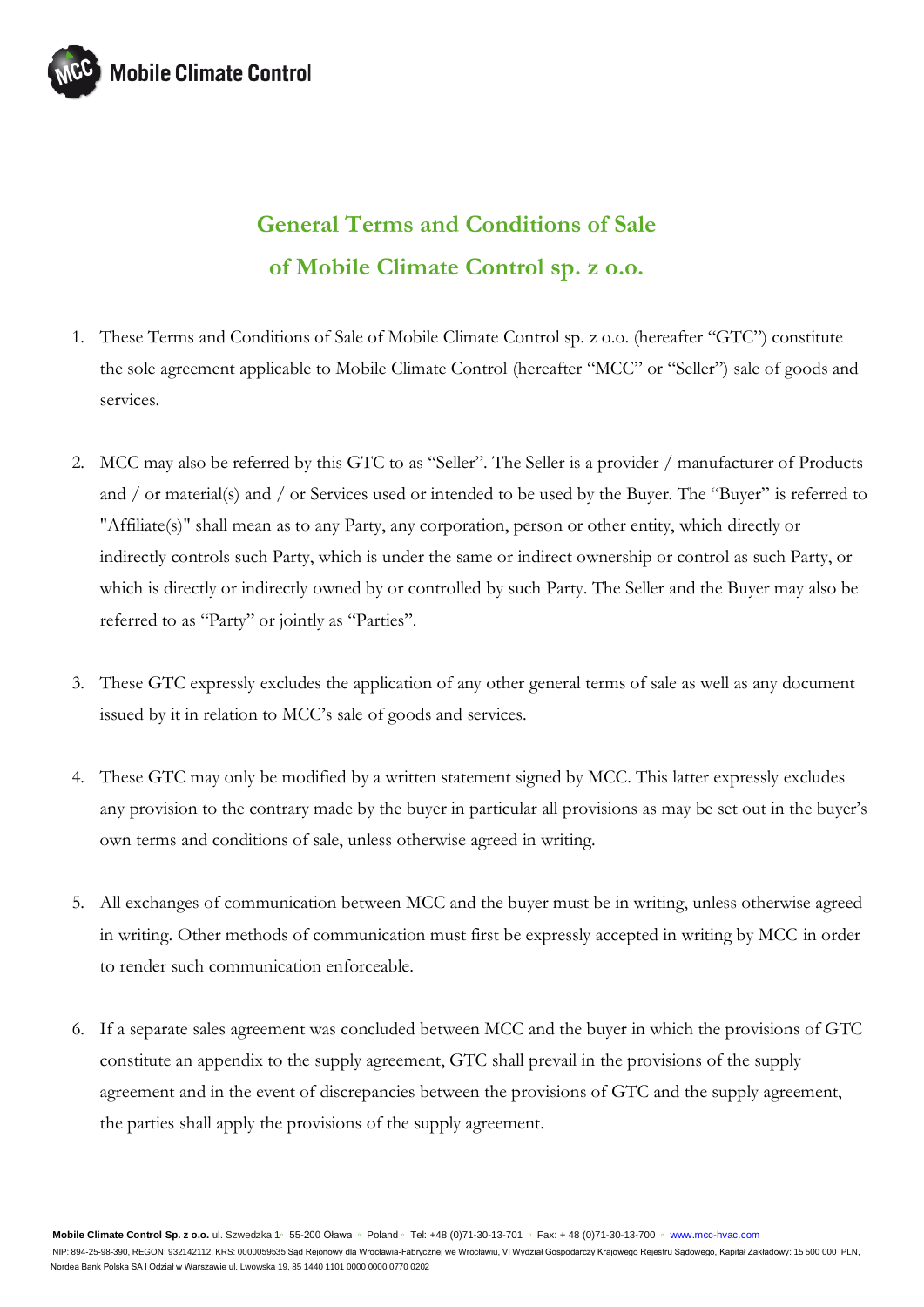

- 7. Unless stated otherwise, prices are stated in Polish Zloty (PLN) or other European currency agreed between sides in writing, are subject to change without notice, and do not include taxes or duties of any kind in the country of origin of the Products. These are the obligations of Buyer, and imposition of such upon Seller shall entitle Seller to reimbursement from Buyer.
- 8. Subject to credit approval, payment shall be made 14 days from date of invoice unless otherwise agreed in writing. If payment is not timely made, Seller shall have the right to charge interest on the unpaid balance, which shall accrue from the date at a rate which is the lesser of 1,1 % per month or the maximum legal rate. Buyer shall indemnify Seller against any and all expenses of collection arising from Buyer's default.
- 9. Unless designated otherwise, goods are sold from FCA Seller's factory. Buyer shall bear the risk of loss, damage, or destruction from the shipping point unless otherwise agreed in writing or indicated in INCOTERMS 2020.
- 10. Mobile Climate Control warrants the goods which are of Seller's manufacture in accordance with its applicable Warranty Conditions which are indicated in separate document. For any other goods sold hereunder, Seller shall furnish and assign to Buyer only such warranties as Seller receives.
- 11. Seller's maximum liability for any reason (except for personal injury) under this contract shall consist of the refunding of all moneys paid subject to the right of removal and return of equipment to Seller. IN NO EVENT SHALL SELLER HAVE ANY LIABILITY FOR INDIRECT, INCIDENTAL, OR CONSEQUENTIAL DAMAGES. Unless specifically agreed in writing, seller shall not be liable for corrosion, or the physical or chemical effects of liquids, gases, or other materials used with the goods. Any claim for breach of contract or obligation must be brought within one year after the breach occurs.
- 12. Work and materials in addition to, or different from, that stated herein, and changes in drawings or specifications, shall be subject to Seller's approval, and shall entitle seller to an adjustment in the contract price and schedule. Cancellation shall be subject to Seller's approval, and shall entitle Seller to all damages or losses, including loss of reasonable profits, and for cost and expenses incurred.

**Mobile Climate Control Sp. z o.o.** ul. Szwedzka 1◦ 55-200 Oława ◦ Poland ◦ Tel: +48 (0)71-30-13-701 ◦ Fax: + 48 (0)71-30-13-700 ◦ [www.mcc-hvac.com](http://www.mcc-hvac.com/) 

 NIP: 894-25-98-390, REGON: 932142112, KRS: 0000059535 Sąd Rejonowy dla Wrocławia-Fabrycznej we Wrocławiu, VI Wydział Gospodarczy Krajowego Rejestru Sądowego, Kapitał Zakładowy: 15 500 000 PLN, Nordea Bank Polska SA I Odział w Warszawie ul. Lwowska 19, 85 1440 1101 0000 0000 0770 0202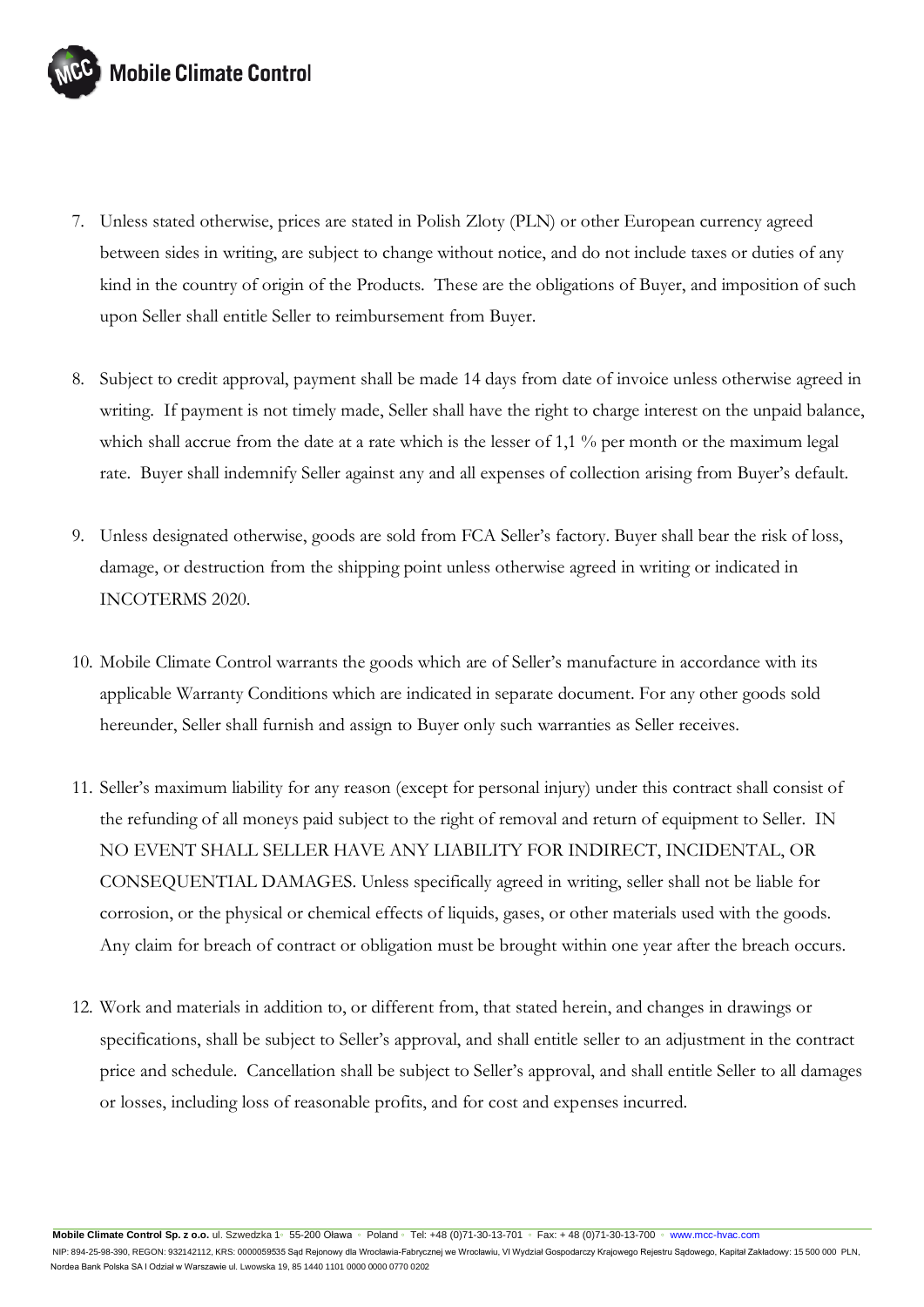

- 13. Buyer may place Purchase Orders for Products and Services by e-mail, telefax, EDI or any other mutually agreed method in writing at the agreed single order entry point. The Seller shall provide the Buyer with a written confirmation of the Purchase Order(s). Unless otherwise agreed, if the Buyer has not received confirmation of the Purchase Order(s) within seven (7) working days from Seller sending the Purchase Order, the Seller shall be deemed to have accepted the Purchase Order(s). The Seller has an obligation to accept Buyer's Purchase Orders as long as such Purchase Orders are in the framework of the agreed Lead Times.
- 14. Unless specifically agreed in writing, shipment dates quoted are estimates, and Seller does not guarantee a particular date for shipment or delivery of goods. Seller shall not be liable for any losses, damages, or penalties occasioned by late performance, nor any deviation in performance due to fires, strikes, labor disputes, supplier delays governmental actions, acts of nature, or any other condition beyond Seller's control. Partial shipments are authorized. Quotations are valid for 90 days except as otherwise stated.
- 15. The Scope of Supply must strictly conform to all requirements of the Purchase Agreement and its appendices, including but limited to all specifications, Product data and quality requirements. The Buyer must provide the Seller with any and all needed documents, information, and data for the sole purpose of delivering of the Products to the Buyer. Any and all such documents, information and data are and remain the sole and exclusive property of Buyer and/or its customer, and the Seller shall not disclose or use them for any other purpose than for the delivery of the Products for Buyer.
- 16. The Seller and Buyer may agree upon a forecasting process, if applicable. Unless expressly otherwise agreed upon in advance in writing, Buyer shall be under any obligation to purchase Products or materials from the Supplier on the basis of any forecasts issued, and such forecasted purchase volumes may only be exceeded or undercut by Buyer upon written agreement.

**Mobile Climate Control Sp. z o.o.** ul. Szwedzka 1◦ 55-200 Oława ◦ Poland ◦ Tel: +48 (0)71-30-13-701 ◦ Fax: + 48 (0)71-30-13-700 ◦ [www.mcc-hvac.com](http://www.mcc-hvac.com/) 

NIP: 894-25-98-390, REGON: 932142112, KRS: 0000059535 Sąd Rejonowy dla Wrocławia-Fabrycznej we Wrocławiu, VI Wydział Gospodarczy Krajowego Rejestru Sądowego, Kapitał Zakładowy: 15 500 000 PLN, Nordea Bank Polska SA I Odział w Warszawie ul. Lwowska 19, 85 1440 1101 0000 0000 0770 0202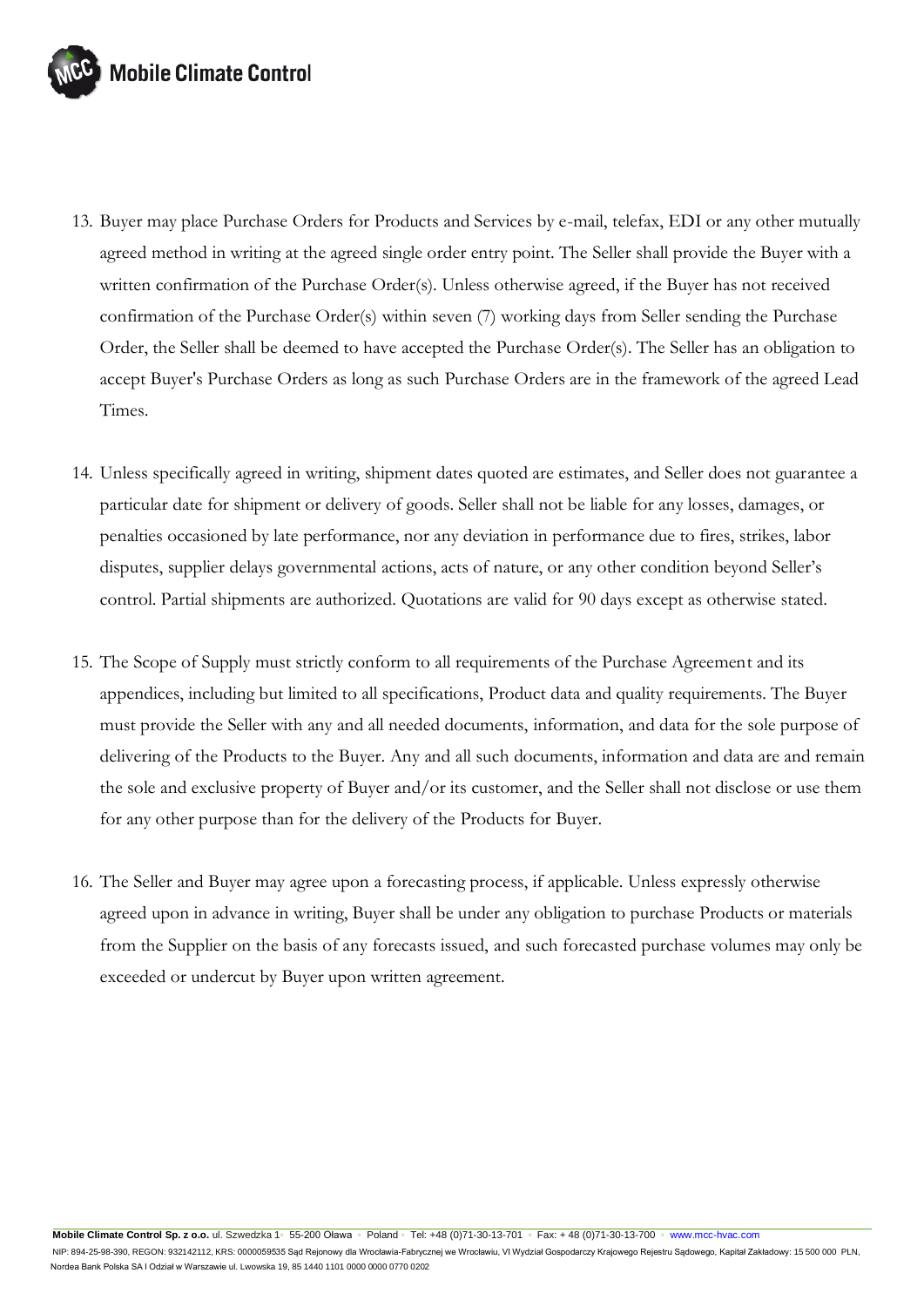

- 17. Buyer may cancel Purchase Order(s) subject to the following terms: (1) standard Products may be cancelled at no cost to Buyer only after written confirmation of Seller; (2) Buyers specific Products may be cancelled at no cost to Buyer prior to the agreed Lead Time of the respective Product only after written confirmation of Seller. In the event Buyer cancels a Purchase Order of Standard Products or Buyer specific Products after the expiry of the respective Lead Time of the Product, Buyer shall compensate the Seller against proper documentation the direct costs for materials which the Seller has incurred prior to the date of cancellation, provided that such direct costs are based on Buyers Purchase Order and the materials cannot be used for production of any other Products to be supplied by the Seller to Buyer, or to any other customer of the Seller.
- 18. Unless specifically agreed in writing, shipment dates quoted are estimates, and Seller does not guarantee a particular date for shipment or delivery of goods. Seller shall not be liable for any losses, damages, or penalties occasioned by late performance, nor any deviation in performance due to fires, strikes, labor disputes, supplier delays governmental actions, acts of nature, or any other condition beyond Seller's control. Partial shipments are authorized.
- 19. Seller shall have no liability whatsoever for equipment or component failures or other damages or losses which arise as a result of improper installation or incorrect application of the goods.
- 20. MCC may accept return goods; if buyer first obtains RGA and goods are returned in original packaging and in new condition. A minimum 25% restocking fee will be charged for all returned materials
- 21. Seller shall not be liable or responsible to buyer, nor be deemed to have defaulted or breached this GTC, for any failure or delay in fulfilling or performing any term of this GTC when and to the extent such failure or delay is caused by or results from acts or circumstances beyond the reasonable control of Seller including, without limitation, acts of God, flood, fire, earthquake, explosion, governmental actions, war, invasion or hostilities (whether war is declared or not), terrorist threats or acts, riot, or other civil unrest, national emergency, revolution, insurrection, epidemic, lockouts, strikes or other labor disputes (whether or not relating to either party's workforce), or restraints or delays affecting carriers or inability or delay in obtaining supplies of adequate or suitable materials, materials or telecommunication breakdown or power outage.

**Mobile Climate Control Sp. z o.o.** ul. Szwedzka 1◦ 55-200 Oława ◦ Poland ◦ Tel: +48 (0)71-30-13-701 ◦ Fax: + 48 (0)71-30-13-700 ◦ [www.mcc-hvac.com](http://www.mcc-hvac.com/)  NIP: 894-25-98-390, REGON: 932142112, KRS: 0000059535 Sąd Rejonowy dla Wrocławia-Fabrycznej we Wrocławiu, VI Wydział Gospodarczy Krajowego Rejestru Sądowego, Kapitał Zakładowy: 15 500 000 PLN, Nordea Bank Polska SA I Odział w Warszawie ul. Lwowska 19, 85 1440 1101 0000 0000 0770 0202